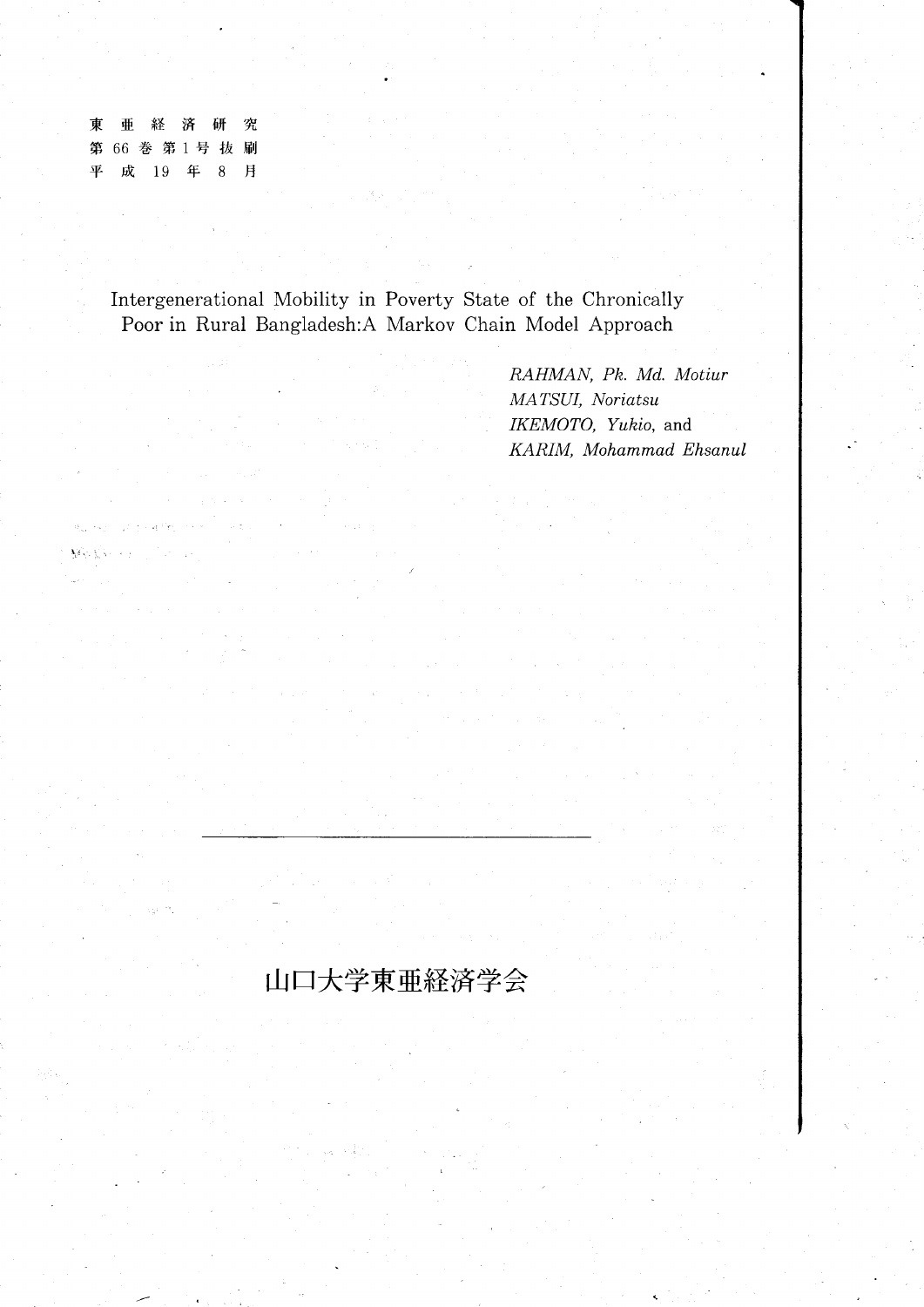# Intergenerational Mobility in Poverty State of the Chronically Poor in Rural Bangladesh: A Markov Chain Model Approach

Pk. Md. Motiur RAHMAN (University of Dhaka), Noriatsu MATSUI (Yamaguchi University), Yukio IKEMOTO (University of Tokyo) and Mohammad Ehsanul KARIM (University of Dhaka)

.

#### Abstract:

Based on a household survey in Bangladesh, the chronically poor group was identified. Intergenerational mobility among three poverty states is eiucidated utilizing the Markov Chain Model.

Transition probability matrices for three generations reached stationary state only after 28<sup>th</sup> generation. Markov dependence was tested significant. The expected stay and mobility measures have been estimated. They show that the best state has the shortest staying period, implying that households who are in the most favorable state within the chronically poor in Bangladesh were most mobile and fell in deteriorating situation within a short period of time by being unable to stay in the same state.

#### Keywords:

Poverty state, intergenerational mobility, chronically poor, Markov-chain model, rural area, Bangladesh

## I . lntroduction

There are copious amount of concepts, definitions and terms that are used to portray poor and poverty in the literature. Different authors and researchers have characterized ooor

l||ilmttff||ilmttf

and poverty in diverse ways such as "absolute poor", "extreme poor", "hardcore poor", "ultra poor","primary poor","transitory poor" etc. Recently many authors use the terms "descending non-poor", "ascending poor" and "chronically poor". Each term is used to delineate separate characteristics of poverty of a household. The "headcount ratio", "poverty gap ratio" and "squared poverty gap ratio" are widely used as an aggregate static measure of poverty in any given area. But poverty is a very fluid condition since it has been observed that many households move in and out of poverty in the course of time. To measure such movement or transition we need panel data but it is quite arduous job to obtain such data. Until recent years, poverty had been measured by headcount ratio. But it suffers from much deficiency in sketching poverty since it does not adequately tell us about dynamics of poverty.

Like poverty, cognition of the concept of chronic poverty and its dynamics is very tricky and complex since it involves sets of underlying factors. The major concern of this research is to focus on poverty dynamics of chronically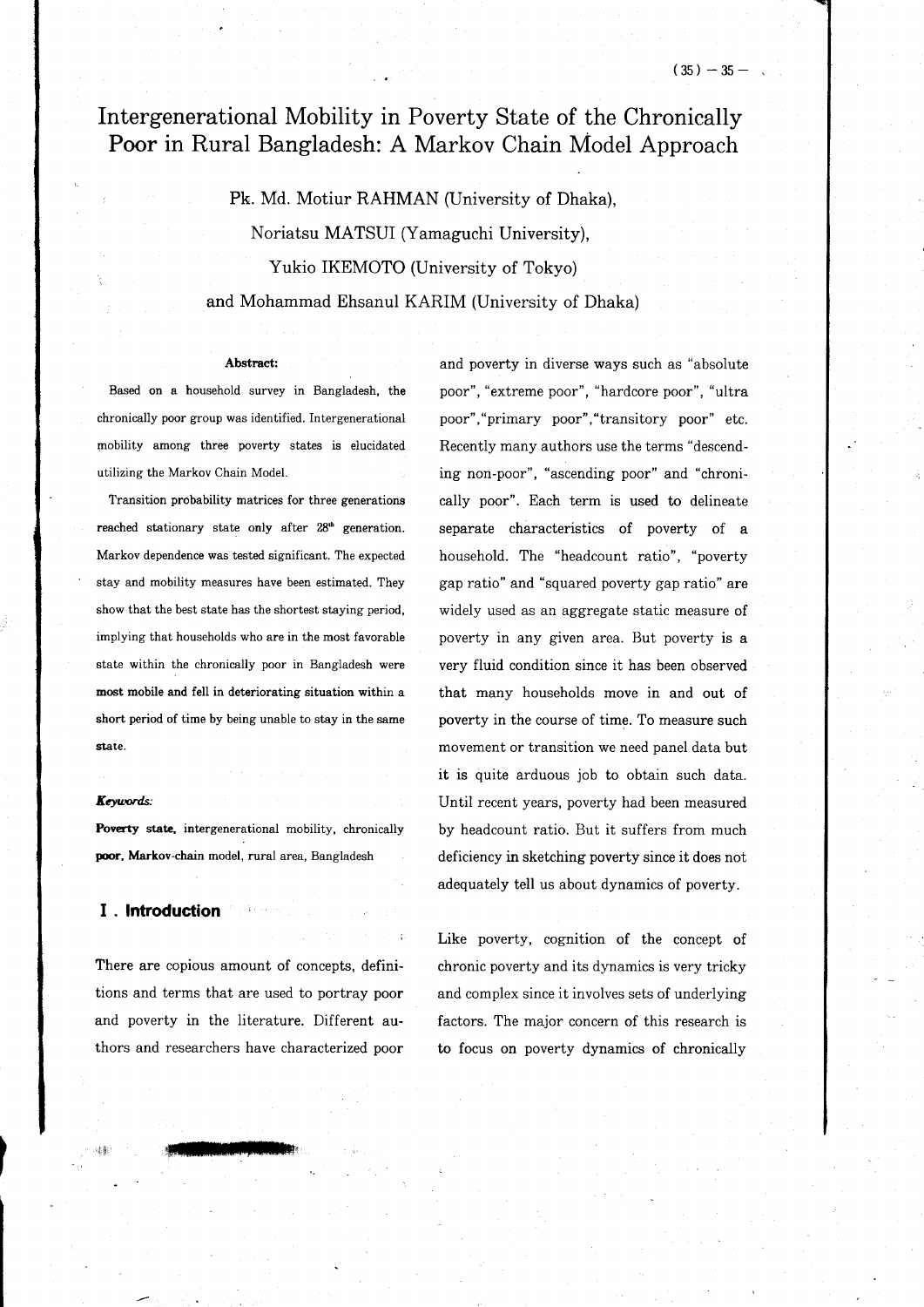東亜経済研究 第66巻 第1号

 $-36-(36)$ 

 $poor<sup>1</sup>$  households - the changes in well-being and ill-being that households have been experiencing over one, or more than one generation. This work is, therefore, to a large extent, aimed on intergenerational mobility of chronically poor households. In addition to the increased allocation in successive development plans of Bangiadesh for poverty alleviation, the government has implemented several targetgroup oriented programs and projects for the poor. Unfortunately, these efforts have failed to dent the poverty situation of chronically poor and the benefits of these efforts have bypassed them. The survey results indicate that more than 65 percent of chronically poor households inherited poverty from their parents and the rest experienced poverty since decomposition of their households from parent's households.

In order to measure mobility of poverty state of chronically poor households between two generations, transition probability matrix has been estimated. The present analysis is, therefore, confined to the changes of poverty state of chronically poor households.

### **II. Source and Nature of Data**

The current analysis is based on 510 chronically poor households spread over 32 viliages in rural Bangladesh. A three-stage stratified random sampling design was followed for selecting final sampling units (chronically poor households). At the first stage 8 least developed districts were selected (2 districts from each old administrative division of Bangladesh). In order to select least developed districts, a composite index was computed on the basis of three simple indicators such as percentage of agriculture labor households, percentage of landless households and cropping intensity to capture at least of part of reality of development of 64 districts of the country. From each selected least developed district, 4 villages were selected at random with probability proportional to size (PPS) approach. In selected village complete list of households was prepared with certain indicators such as income, household size, landholding, and poverty status. These indicators along with opinion of household heads were used to classify households into four economic categories such as (i) non-poor, (ii) descending non-poor, (iii) ascending poor and (iv) chronically poor. From the Iist of chronically poor households, 16 households were selected at random from each selected village and the complete list of household in a village by category was treated as sampling frame. Thus a total of 510 chronically poor households were selected for the present analysis. During the field survey the chronically poor were asked to state the poverty status of their grandfather and father and him/herself. Their assessment regarding poverty status was verified with oldest member of the household and fathers of the respondents if they were alive during the survey. Thus,

m

I ) Household's heads whose mean income or expenditure is always below the poverty line and sometime they inherit poverty from their parents are treated as chronically poor.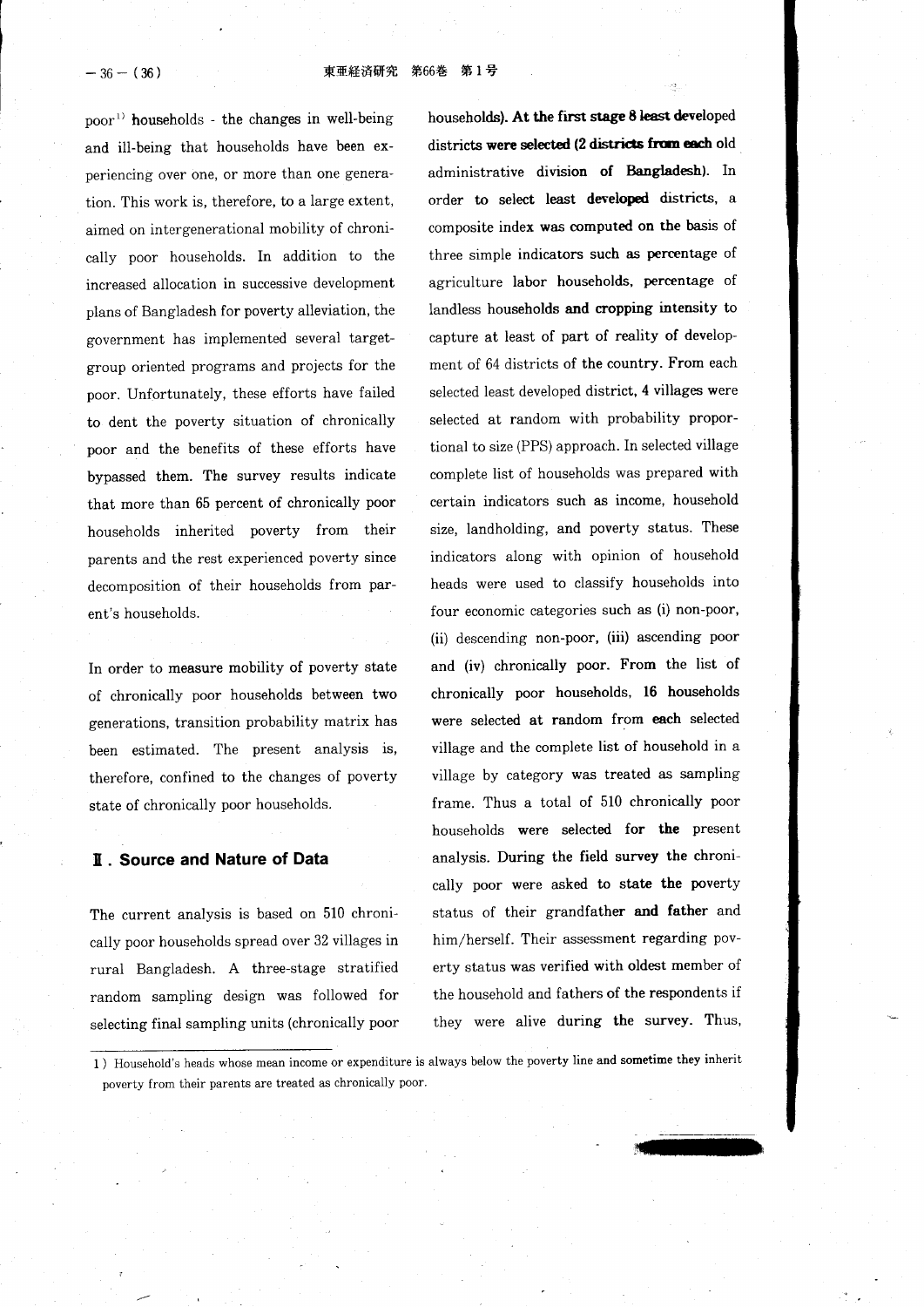probing was an important technique in an attempt to improve the quality and reliability of data on poverty status, food security and history of the households.

## III. Methods of Analysis

The methodology applied in this study is designed to elucidate intergenerational mobility of poverty state from grand father to father and father to sons by Markov chain approach. The mobility of a household from one state of poverty to another state is somewhat erratic, fluctuating, multidirectional, and unpremeditated by nature. The future poverty status of a household in terms of poverty state cannot, therefore be prophesied with certainty but it has to be done only in a probabilistic framework. Due to this conundrum and because of scarce scope of getting reliable information on poverty status of three or more generations ago, we have in particular, used the Markov chain model, which assumes that current outcome depends only on the previous state and not on those of the further past. In order to test the null hypotheses that the order of a Markov chain, is of order zero such that

$$
H_0: P_{ij}^0 = P_j
$$
; i, j = 1, 2, ......., m  $\dots \dots \dots \dots \dots (1)$ 

against the alternative that the chain is order 1, the test statistic developed by Anderson and Goodman (1957) under  $H_0$  is used and is given bv

 $\parallel$ 

$$
-\text{log}\Lambda\!=\!2\!\sum_{i=1}^{m}\!\sum_{j=1}^{m}\!n_{ij}\text{log}\frac{(N)n_{ij}}{(n_{i})(n_{j})}
$$

which has an asymptotic  $\chi^2$  distribution with  $(m-1)^2$  degrees of freedom.

Let  $P_{ij}^t$  be the one step transition probability of a time-dependent process  $X(t)$ . Symbolically it may be written as

$$
P_{ij}^t = p[X(t+1)=j \, / \, X(t)=i]
$$

Suppose we wish to test the null hypothesis relating to stationarity of the transition probability matrix such that

$$
H_{\scriptscriptstyle 0}: P_{\scriptscriptstyle ij}^{\scriptscriptstyle t}{=}P_{\scriptscriptstyle ij}(t{=}1{,}2{,}......{,}T)
$$

Under the null hypothesis H<sub>0</sub>, -2 ln  $\Lambda$  has a  $\chi^2$ distribution with  $(T-1)[m(m-1)]$  degrees of freedom and

$$
-2 \ln \Lambda = 2 \left[ L(\hat{P}^t) - L(P) \right]
$$
  
=  $2 \sum_{i=1}^{T} \sum_{i=1}^{m} n_{ij} \ln \frac{n_{ij}^t}{n_i^{t-1} p_{ij}}$ .................(2)

For the present context, the Markov chain  ${X_n}$ is defined in terms of poverty state of chronically poor households under the assumption that the probability of poverty state of son depends on the poverty state of father. In other words, intergenerational transformation of poverty state from father to son constitutes a Markov chain. Let us consider a Markov chain with state space  $S(S=1,2,3)$  representing State 1 with the households that could provide adequate food for 3 meals and bear educational and medical expenses. Also, State 2 with the households that could provide adequate food

',,,,' .,ll,.#h1i44{ffitk,lpl,r\*,

i{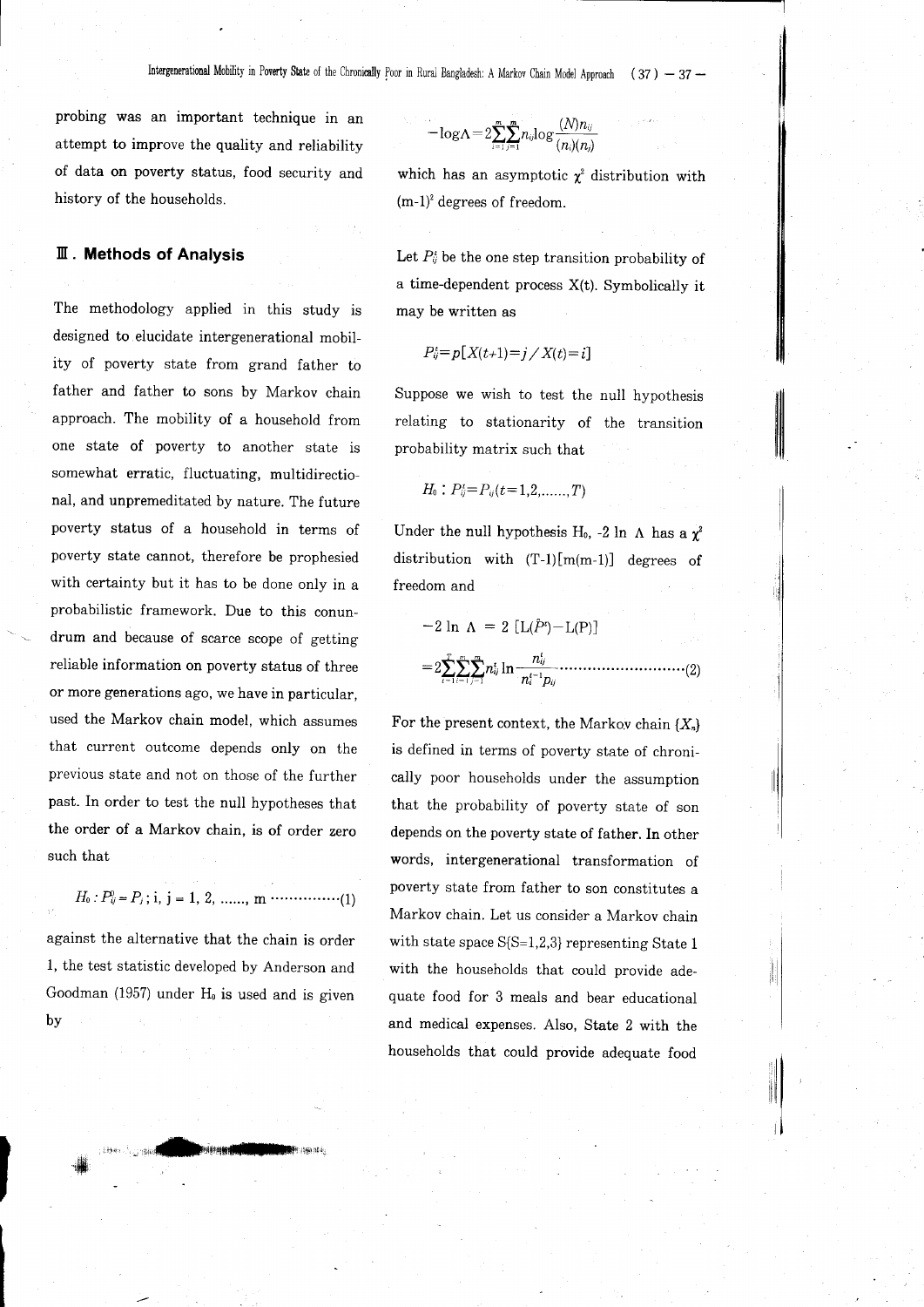i,:E(m,): .-: ^ ...........'...(4)

for 3 meals only, and State 3 with the households that could provide neither adequate food nor bear education and medical expenses.

As a next step, the limiting behavior of transition probabilities has been examined, as suggested by Feller (1965) using Chapman-Kolmigorov equation. Then by recursive relation  $||P^{(n)}|| = P^{n-1}$ .  $P = P^n$ 

If n is large,  $P<sup>n</sup>$  is then equivalent to

lg P':v .....................(3)

where  $V = (v_1, v_2, v_3)$  with  $0 < v_i < 1$  and  $\sum_{i=1}^{i-1} v_i = 1$ .

The probability vector  $V=(v_1, v_2, v_3)$  satisfies the relation  $VP=V$ , which gives the desired distribution of the process. It can also been shown that as  $n \rightarrow \alpha$ ,  $p^{(n)}$  tends to a limit  $v_j$ independent of the initial state  $i$ . This is called the stationary or equilibrium distribution.

The mobility of a continuing household in each state of poverty can be measured by the mean duration of stay in a particular state of poverty by the following methods.

Let  $m_i$  denote the number of generations required up to and including for moving from i-th state to another state. Again, let  $m_i=n$ , if and only if first (n-1) generations result in immobility and at the nth generation yield first mobility. Then  $m_i$  follows a geometric distribution and the mean of this distribution, which measures the mean time of stay in a state i may be estimated by

 $\left| \cdot \right\rangle$  , and a set of  $\left| \cdot \right\rangle$ 

$$
i_i=E(m_i)=\frac{1}{1-P_u}
$$

where  $P_{ii}$  is the probability that a household will remain in state i from one generation to the next.

If  $v_i$  is compared with similar measure for an ideal situation of the poverty state, we can have a measure of mobility of poverty state. Prais (1954), however, considered perfectly mobile situation as one, whose transition probability matrix can be attained by the limiting distribution of the Markov chain. Then the standardized mean for the i-th state of poverty is

/l-n) ,;:ffi; i: 1,2,.......... .....................(b) l!-riil

where  $v_i$  is obtained for the Markov chain.

An appealing interpretation of  $\mathbf{i}^s_i$  is that in a mobile state it will be small and in an immobile state, it will be large [Bartholomew (1982)].

# M. lntergenerational Mobility Matrices of Poverty State

In the present study the term 'state space' (S) with 3 levels (grand father, father, son) has been used to depict the poverty status of the chronically poor households. The households who can provide adequate food for 3 meals a day and bear educational and medical expenses is termed as state-1, household which can provide adequate food only but cannot bear educational and medical expenses is termed as state-2, and household which cannot provide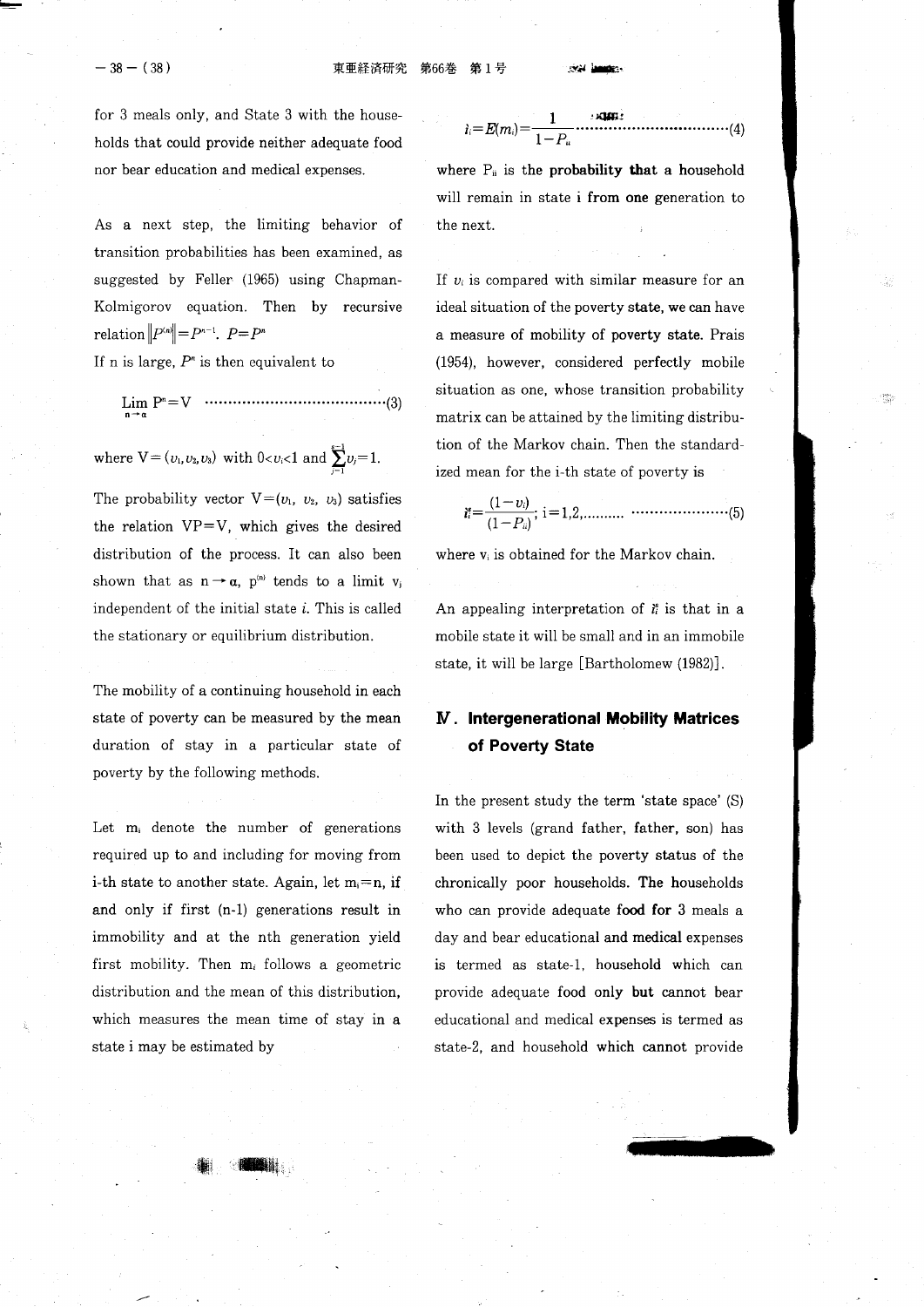## Intergenerational Mobility in Poverty State of the Chronically Poor in Rural Bangladesh: A Markov Chain Model Approach (39) - 39 -

neither adequate food not bear educational and medicate expenses is termed as state-3. Thus, the state space (S=State-1, State-2 and State-3) comprehends state-l, state-2 and state-3 for poverty status of chronically poor households.

A simple cross-tabulation of sample households according to poverty state of grandfather and father of the respondents is shown in matrix form in Table 1, while father to son/daughter (respondent) is shown in Table 2. These tables show the transition and the direction of alteration of poverty state of household between two generations.

From the juxtaposition of marginal totals of row and column of Tables L and 2, it reveals that there is a distinct downward change in poverty state though a few households experienced upward mobility. It appears from Table 1

I

that about 48 percent of the households showed upward mobility during father's period (1 household could provide only adequate food during grandfather's period but during father's period it could provide food and bear educationai and medicare expenses, 6 households moved from state-3 to state-l and 238 households from state-S to state-2). Although 245 households accomplished to move up during father's period, majority (2gS households) of them moved from state-3 to state-2 indicating very marginal change. On the other hand, about 31 percent of the total households showed downward mobility and 21 percent could not change their position and remained in the same state of poverty for two subsequent generations. It is worth noting that, poverty status has deteriorated when the respondents formed separate household. It is observed that 55 father's households could

 $\parallel$ 

## Table 1: Transition Gount Matrix of Poverty State for Grandfather and Father of Chronically Poor Respondents

| Level of Poverty State          |         | Father's Poverty State |         |         | Marginal |
|---------------------------------|---------|------------------------|---------|---------|----------|
|                                 |         | State-1                | State-2 | State-3 | Total    |
| Grand Father's<br>Poverty State | State-1 | 48                     | 38      | 60      | 146      |
|                                 | State-2 |                        | 34      | 60      | 95       |
|                                 | State-3 | 6                      | 238     | 25      | 269      |
| Marginal Total                  |         | 55                     | 310     | 145     | 510      |

Table 2: Transition Count Matrix of Poverty State for Chronically Poor Respondents and Their Father

| Level of Poverty State    |         | Respondent's Poverty State |         |         | Marginal |
|---------------------------|---------|----------------------------|---------|---------|----------|
|                           |         | State-1                    | State-2 | State-3 | Total    |
| Father's<br>Poverty State | State-1 |                            | 37      | 17      | 55       |
|                           | State-2 |                            | 290     | 40      | 332      |
|                           | State-3 |                            |         | 74      | 123      |
| Marginal Total            |         |                            | 374     | 131     | 510      |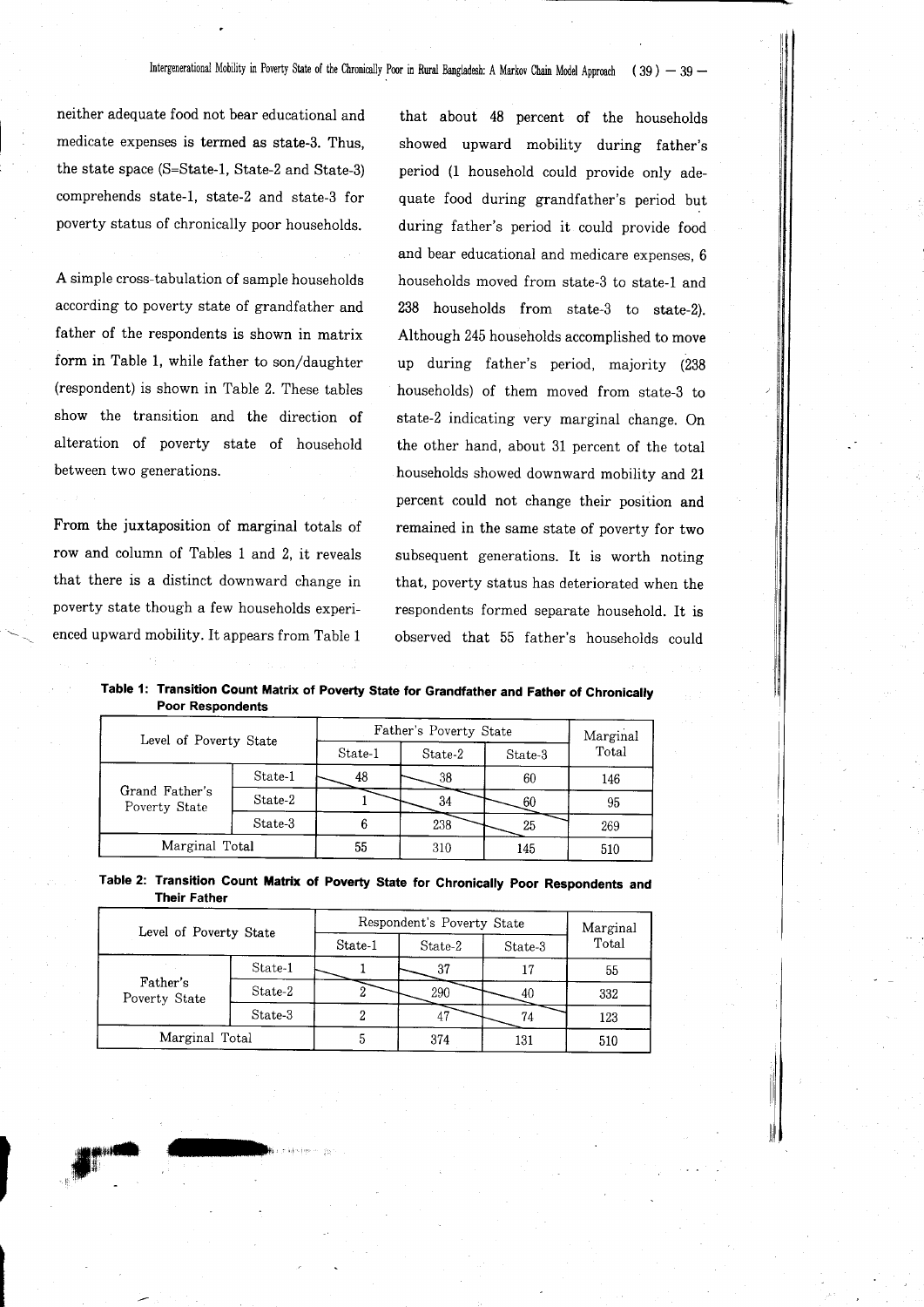provide adequate food and bear educational and medical expenses, but only 5 respondent's households could currently maintain that status (Table 2). More than 71 percent of the chronically poor households live in the same state of poverty and they remain immobile from father's period to present period. Only 10 percent of the households showed upward mobility (2 households moved away from state-2 to state-1, 2 households from state-S to state-l and 47 households from state-3 to state-2), while 18 percent of the households showed downward mobility. It can also be proclaimed from Table 1 and Table 2 that majority of the chronically poor households inherited poverty from their parents and failed to ameliorate their level of living due to lack of productive resources and human capital. They process less productive assets (land), less social capital, less education, less skill, less employment opportunity etc. Moreover, majority of the chronically poor households are femaleheaded and large number of them are widowed  $(47%)$ , divorced or separated  $(10%)$ . These households had fewer numbers of adult male members which resulted in sparse earning opportunity for their livelihoods IRahman, Matsui & Ikemoto (2005)].

# V. Transition Probabilities and Markov Chain Matrices

The first generational gradual changes expressed in terms of the conditional probabili ties that the father will be in state-l, state-2 or state-3 given that grandfather was in state-l, state-2 or state-3 are evident in Table 3.

The transition between poverty states of the successive generations in a household may be regarded as transition of a Markov chain with the above transition probabilities. The transition probability matrix obtained from Table 3 may be denoted by  $P = [P_{ij}]$ , where P is a square Markov matrix with non-negative elements and

| $\begin{bmatrix} 0.32876712 & 0.2602740 & 0.4109589 \end{bmatrix}$ |                                              |
|--------------------------------------------------------------------|----------------------------------------------|
|                                                                    | $P =   0.01052632 \t0.3578947 \t0.6315789  $ |
| $\begin{bmatrix} 0.02230483 & 0.8847584 & 0.0929368 \end{bmatrix}$ |                                              |

The diagonal elements of P indicate the probability that a household will remain in the same state of poverty from one generation to the next. For instance, given that grandfather was in state-1, after one generation the probability that his son (father of respondent) will be in state-1 is  $0.32876712$ .

|                                |                        | Father's Poverty State |           |           |  |
|--------------------------------|------------------------|------------------------|-----------|-----------|--|
|                                | Level of Poverty State |                        | State-2   | State-3   |  |
| Grandfather's<br>Poverty State | State-1                | 0.32876712             | 0.2602740 | 0.4109589 |  |
|                                | State-2                | 0.01052632             | 0.3578947 | 0.6315789 |  |
|                                | State-3                | 0.02230483             | 0.8847584 | 0.0929368 |  |

#### Table 3: Gonditional Probabilities between Grandfather and Father for 3 Poverty States



. dde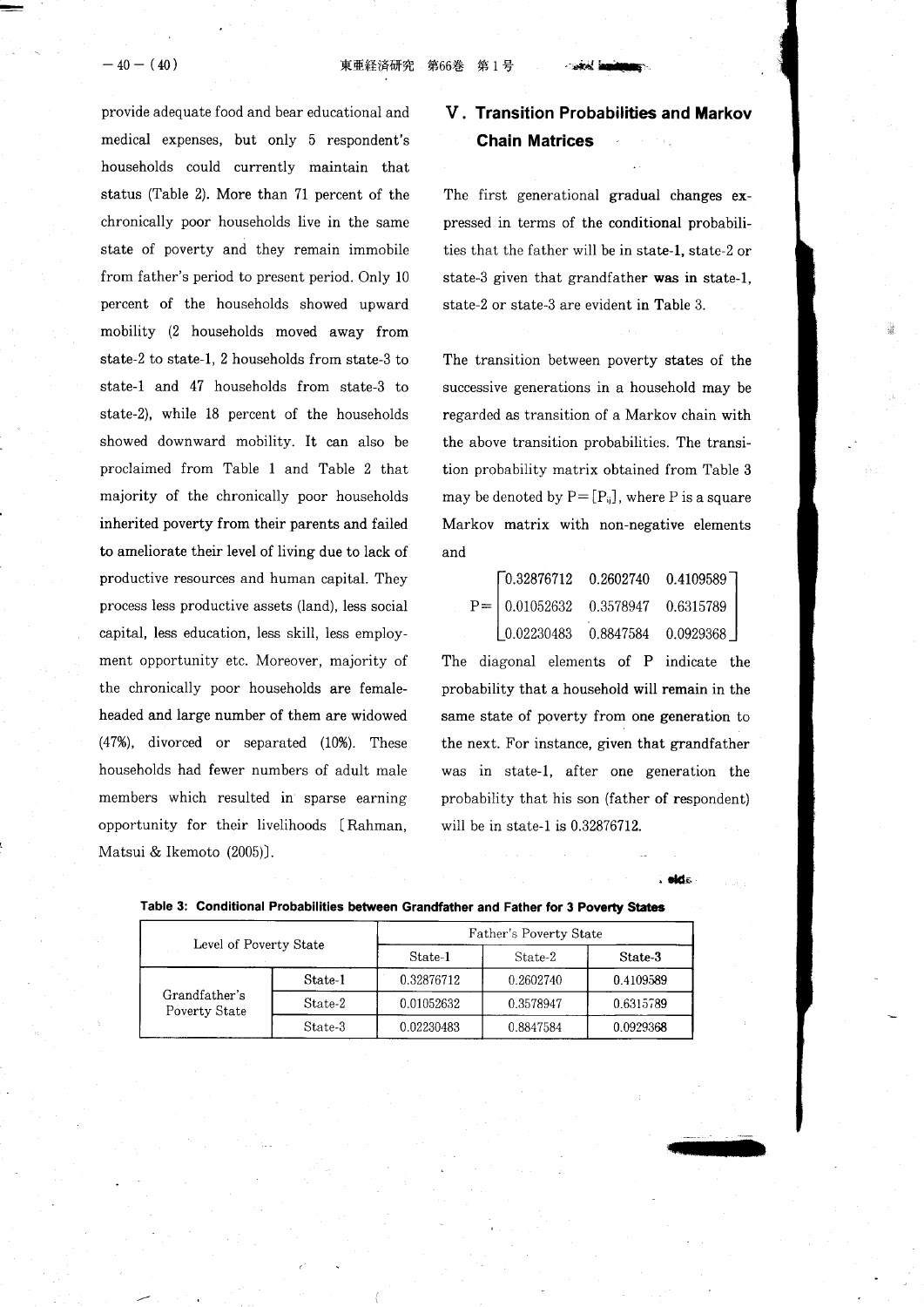From matrix multiplication, we get

$$
P^2 = P \cdot P = \begin{bmatrix} 0.11999392 & 0.5423195 & 0.3376865 \\ 0.02131528 & 0.6896231 & 0.2890616 \\ 0.01871928 & 0.4046823 & 0.5765984 \end{bmatrix}
$$

From above matrix, we can interpret that, given that grandfather was in state-1, after two generation the probability that his grandson will be in state-1 is 0.11999392. The off diagonal elements show transitions from one state to another. For instance, given that the grandfather was in state-1, after one generation the probability that his son will be in state-2 is 0.2602774 and after two generations the probability that his grandson will be in state-2 is 0.5423195.

# **V. Limiting Behavior of Transition Probability Matrix**

The probability matrices are shown in Table 4 to have an idea about limiting behavior between grandfather and father. Table 4 divulges that the limiting  $\lim P^n$  is equivalent to P<sup>28</sup>, which implies that the Markov chain will occupy any state, which is independent of the initial state, and the poverty status will be stable after 28 generations. In other words, if a household starts initially with any state of poverty, then after 28 transitions the probability of getting that household in state-1, state-2 or state-3 is 0.02247594, 0.5702687, 0.4072554 respectively. For n=29 or more, no further change in transition probability will occur. It may also be noted that though the poverty status appears to be stable after 28 genera-

tions, the process of stability starts after 5<sup>th</sup> generation. Moreover, the transition matrix constructed from grandfather and father's poverty status interprets the stationarity of the poverty status at the succeeding 28th generation.

| Table 4: Limiting Behavior of Transition Probability |  |  |
|------------------------------------------------------|--|--|
| Matrix (Grandfather versus Father)                   |  |  |

| n              |            | P <sup>n</sup> |           |  |  |  |
|----------------|------------|----------------|-----------|--|--|--|
|                | 0.32876712 | 0.2602740      | 0.4109589 |  |  |  |
| 1              | 0.01052632 | 0.3578947      | 0.6315789 |  |  |  |
|                | 0.02230483 | 0.8847584      | 0.0929368 |  |  |  |
|                |            |                |           |  |  |  |
|                | 0.11999392 | 0.5423195      | 0.3376865 |  |  |  |
| $\overline{2}$ | 0.02131528 | 0.6896231      | 0.2890616 |  |  |  |
|                | 0.01871928 | 0.4046823      | 0.5765984 |  |  |  |
|                |            |                |           |  |  |  |
|                | 0.05269072 | 0.5240956      | 0.4232137 |  |  |  |
| 3              | 0.02071443 | 0.5081100      | 0.4711756 |  |  |  |
|                | 0.02327503 | 0.6598561      | 0.3168689 |  |  |  |
|                |            |                |           |  |  |  |
|                | 0.02541607 | 0.5612708      | 0.4133132 |  |  |  |
| 5              | 0.02213618 | 0.5523147      | 0.4255492 |  |  |  |
|                | 0.02278944 | 0.5959058      | 0.3813048 |  |  |  |
|                |            |                |           |  |  |  |
|                | 0.02247579 | 0.5702555      | 0.4072687 |  |  |  |
| 15             | 0.02247545 | 0.5702337      | 0.4072909 |  |  |  |
|                | 0.02247664 | 0.5703184      | 0.4072050 |  |  |  |
|                |            |                |           |  |  |  |
|                | 0.02247595 | 0.5702692      | 0.4072548 |  |  |  |
| 20             | 0.02247596 | 0.5702702      | 0.4072538 |  |  |  |
|                | 0.02247591 | 0.5702665      | 0.4072576 |  |  |  |
|                |            |                |           |  |  |  |
|                | 0.02247594 | 0.5702686      | 0.4072554 |  |  |  |
| 25             | 0.02247594 | 0.5702686      | 0.4072555 |  |  |  |
|                | 0.02247594 | 0.5702688      | 0.4072553 |  |  |  |
|                |            |                |           |  |  |  |
|                | 0.02247594 | 0.5702687      | 0.4072554 |  |  |  |
| 28             | 0.02247594 | 0.5702687      | 0.4072554 |  |  |  |
|                | 0.02247594 | 0.5702687      | 0.4072554 |  |  |  |

Similarly, when we construct the above tables for father and respondent, we again find that the poverty status will be stable after 28 generations (table not shown).